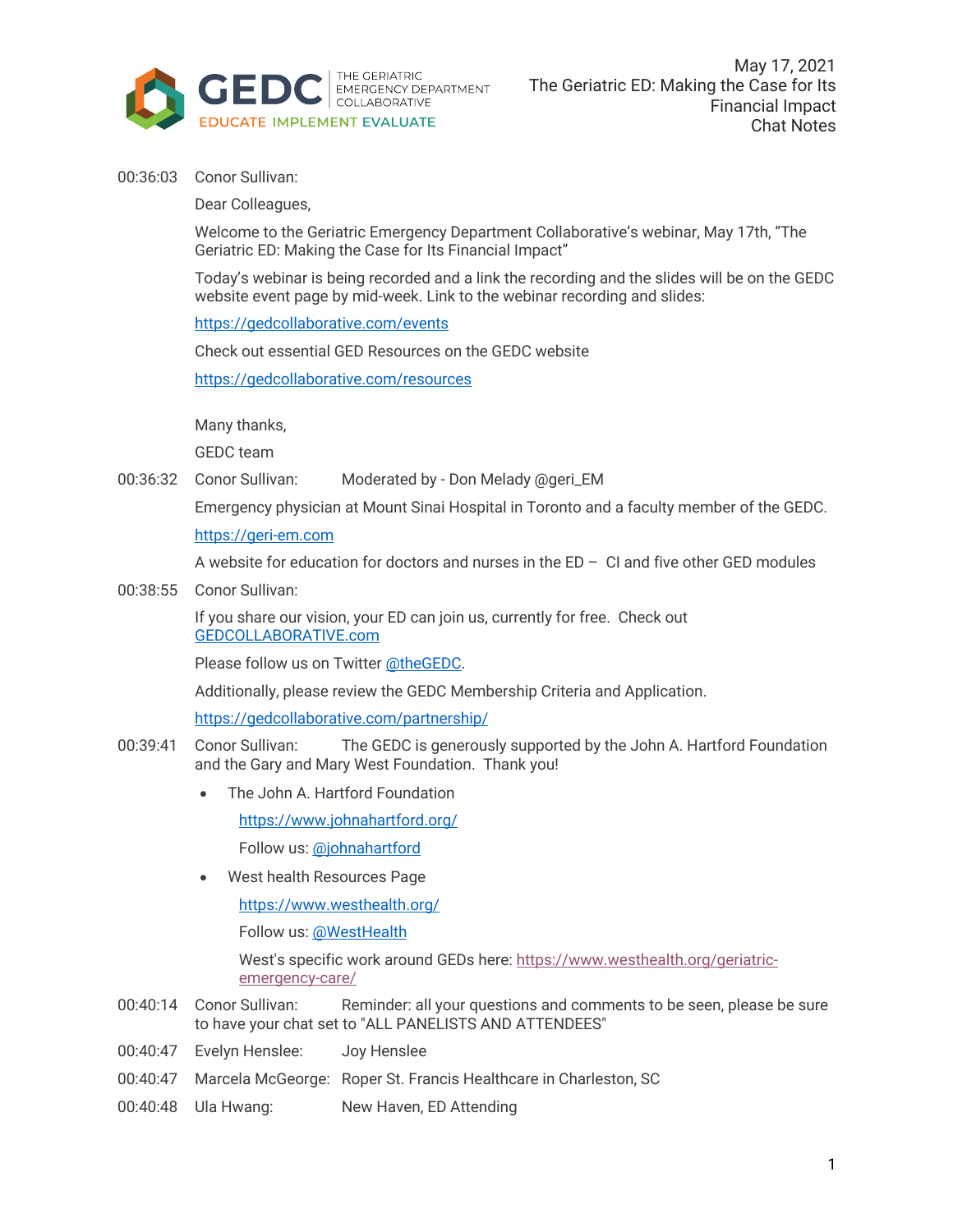

May 17, 2021 The Geriatric ED: Making the Case for Its Financial Impact Chat Notes

| 00:40:49 | michelle moccia:                                                                                                                         | Livonia, Michigan. Program Director, Level 1 Senior ER                                         |
|----------|------------------------------------------------------------------------------------------------------------------------------------------|------------------------------------------------------------------------------------------------|
| 00:40:49 | Claude Stang:                                                                                                                            | Cedars-Sinai Medical Center, Los Angeles, Exec Director ED                                     |
| 00:40:49 | Cari Jones:                                                                                                                              | Cari Jones, Geriatric Emergency Nurse from UC San Diego.                                       |
| 00:40:51 | Patrick Archambault: Patrick Archambault, Université Laval, QC, Canada                                                                   |                                                                                                |
| 00:40:57 | Evelyn Henslee:                                                                                                                          | HI Tifani Kinard                                                                               |
| 00:41:00 | Julie Dye:<br><b>Department Geriatric ED</b>                                                                                             | Julie Dye, CNS, Program Mgr - Sharp Grossmont Emergency                                        |
| 00:41:01 | Kerri Burghardt:<br>Geriatrics, and also do Quality and PI                                                                               | Calling from St. Mary's General Hospital in NJ. I am the Lead of                               |
| 00:41:02 | Hannah McClellen:                                                                                                                        | Hannah McClellen, Assistant Nurse Manager, Stanford Health Care                                |
| 00:41:04 | Jennifer Raymond:<br>Dartmouth-Hitchcock Medical Center: GED Medical Director, Nurse<br>Program Manager, and Project Manager             |                                                                                                |
| 00:41:05 | <b>Mickey Bryant:</b>                                                                                                                    | Mickey Bryant ED Director Northwest Medical Center Bentonville AR                              |
| 00:41:06 | Bret Levy:                                                                                                                               | Penn Medicine-Lancaster General Health                                                         |
| 00:41:06 | Pamela martin:                                                                                                                           | Yale New Haven Health, geriatric ED NP                                                         |
| 00:41:06 | Ray Kennedy:                                                                                                                             | Ray Kennedy, VA physician Louisville KY                                                        |
| 00:41:06 | Rebecca Willis:                                                                                                                          | Becky Willis Advocate Aurora Healthcare, Wisconsin. Case Manager                               |
| 00:41:07 | Ken Forte:<br>Ken Forte, APRN Bridgeport Hospital - Yale New Haven Health -<br><b>Emergency Department Business Manager</b>              |                                                                                                |
| 00:41:11 | Evelyn Henslee:                                                                                                                          | Rome GA                                                                                        |
| 00:41:12 | Sandra Piedra:<br>California                                                                                                             | Sandy Piedra Clinical Director Emergency Services Burlingame                                   |
| 00:41:12 | Sarah Connelly:                                                                                                                          | Sarah Connelly Mount Sinai Hospital, Toronto, GEM RN                                           |
| 00:41:15 |                                                                                                                                          | Terri Middlebrooks: Terri Middlebrooks Geriatric Liaison UAB                                   |
| 00:41:16 | Christopher Carpenter: Chris Carpenter, Washington University in St. Louis and Missouri<br><b>Baptist Medical Center</b>                 |                                                                                                |
| 00:41:16 | Jennifer Wong:                                                                                                                           | Jennifer Wong, RN, Kaiser ED San Francisco                                                     |
|          |                                                                                                                                          | 00:41:18 alan j gianotti: Geriatrics Champion - Mills Peninsula Hospital, Bay Area, California |
| 00:41:19 | Evelyn Henslee:                                                                                                                          | Floyd Polk Medical Center Cedartown, GA Clinical Nurse Manager                                 |
| 00:41:26 | Daniel Cheng:                                                                                                                            | Queens medical Honolulu, Assistant Chief                                                       |
| 00:41:27 | Alexandra Piatkowski: Alexandra Piatkowski, Project Manager of the GEM Initiative,<br>University Health Network, Toronto, Ontario Canada |                                                                                                |
| 00:41:33 | <b>Christian Nickel:</b>                                                                                                                 | Christian Nickel, ED physician, Switzerland                                                    |
| 00:41:34 | <b>Emily Simmons:</b>                                                                                                                    | Emily Simmons- Geriatric/NICHE coordinator at UAB Hospital                                     |
| 00:41:38 | Nikki Webb:<br>Durham, NC                                                                                                                | Nikki Webb, Geriatrics Program Manager, Duke Regional Hospital,                                |
| 00:41:39 | Raphaelle Giguere:                                                                                                                       | Raphaelle Giguere, bioinformatics, Laval university, Qc, Canada                                |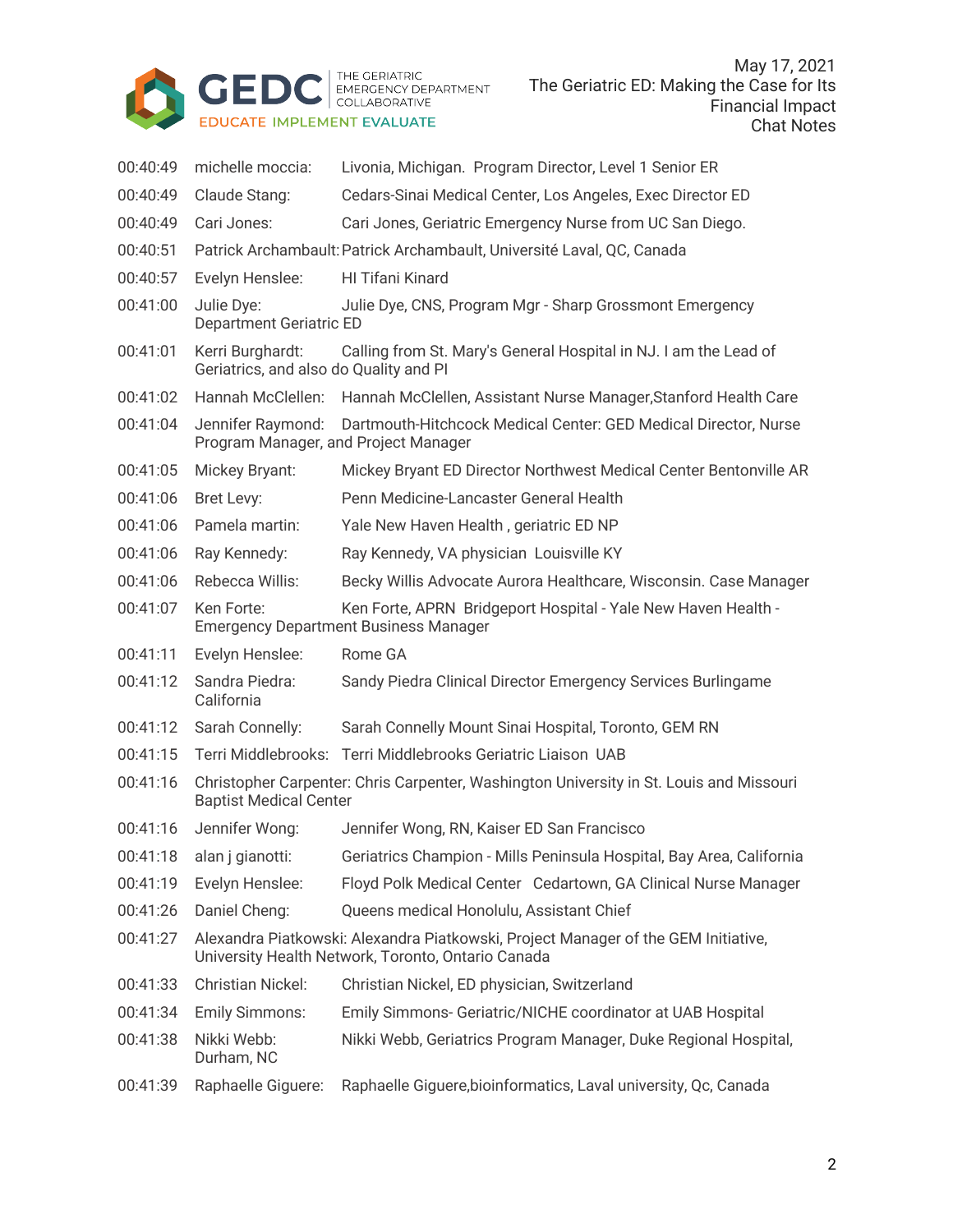

- 00:41:43 Conor Sullivan: Today's Expert Panelists:
	- Ula Hwang, MD, MPH, FACEP (GEDC Co-PI) Professor and Vice Chair for Research, Department of Emergency Medicine Yale School of Medicine
	- Kevin Biese, MD, MAT (GEDC Co-PI) Associate Professor of Medicine and Internal Medicine Vice Chair of Academic Affairs University of North Carolina, Chapel Hill
	- Scott Wilber, MD, MPH Chief Medical Officer Mount Carmel East Hospital Columbus, Ohio
	- Moderated by:
		- Don Melady, MD, MSc(Ed) Emergency Physician Mount Sinai Hospital, Toronto, Canada GEDC Faculty
- 00:41:45 Katie Hester: Katie Hester, ED Social Worker, VA Medical Center, Aurora CO
- 00:41:50 Scott Rodi: Scott Rodi, Chair EM Dartmouth
- 00:41:50 Carrie Manke: Carrie Manke, DNP, APRN, AGCNS-BC, CEN
- District Clinical Nurse Specialist, Palomar Health, Escondido CA
- 00:41:53 Michael Faircloth: Michael Faircloth, Chief of EM, Columbia VA Health Care System
- 00:41:55 ian rodriguez: Ian Rodriguez -- ED Director, Montclair, CA
- 00:42:06 Martine Sanon: Martine Sanon- Geriatrics Mount Sina Hospital NYC
- 00:42:10 Emilie Cote: Emilie Côté, Research Coordinator, Lévis (Qc) Canada
- 00:42:13 Jeffrey Riedel: Jeff Riedel, MSN, RN, CEN. Manager of Emergency Services, MemorialCare Saddleback Medical Center, Laguna Hills, CA
- 00:42:14 Thomas Dreher-Hummel: Thomas Dreher ANP University Hospital Basel, Switzerland
- 00:42:15 nicole tidwell: Nicole Tidwell, Geriatric Accreditation Program Manager, ACEP
- 00:42:19 Raphaelle Giguere: Raphaelle Giguere,bioinformatics, Laval university, Qc, Canada
- 00:42:29 Kara Desjardins: Kara Desjardins; ED Admin Director Dartmouth-Hitchcock
- 00:42:46 aaron malsch: Aaron Malsch, Advocate Aurora Geri ED Manager (WI & IL)
- 00:42:57 Cynthia Hillmon/Lopez: Cynthia Hillmon/Lopez RN, Nurse Manager, ED, Topeka KS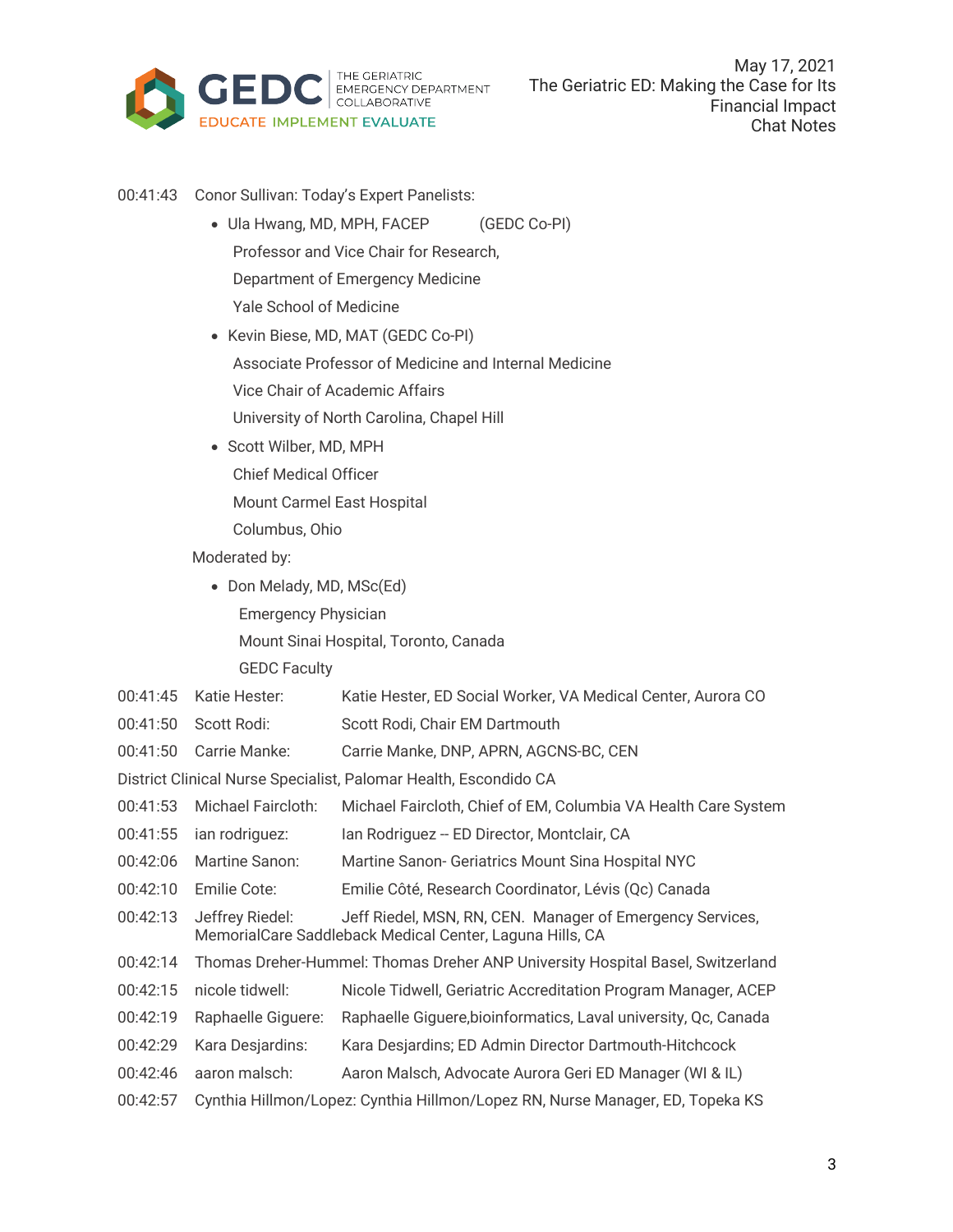

| 00:43:00                                                       |                                                                                                                                    | Hidetake Yamanaka: NP, The Ottawa Hospital, Canada                                     |  |
|----------------------------------------------------------------|------------------------------------------------------------------------------------------------------------------------------------|----------------------------------------------------------------------------------------|--|
| 00:43:10                                                       | Tess Hogan:<br>managers and administrators today                                                                                   | We have a very diverse group including nurses, social workers, case                    |  |
| 00:43:13                                                       | Suzanne Ryer:<br>Health                                                                                                            | Suzie Ryer, Project Coordinator/Physical Therapist, Advocate Aurora                    |  |
| 00:43:40                                                       | Michelle Smithson:                                                                                                                 | Michelle Smithson Clinical Nurse Manager, Franklin ED                                  |  |
| Kettering Health- Franklin, OH                                 |                                                                                                                                    |                                                                                        |  |
|                                                                |                                                                                                                                    |                                                                                        |  |
| 00:43:50                                                       | Tess Hogan:                                                                                                                        | We have attendees from 4 countries                                                     |  |
| 00:44:00                                                       | jane carmody:                                                                                                                      | hello, from New York City with The John A. Hartford Foundation                         |  |
| 00:44:00                                                       | Annie Toulouse-Fournier: Centre intégré en santé et services sociaux de Chaudière-<br>Appalaches, Université Laval, Québec, Canada |                                                                                        |  |
| 00:44:04                                                       | Ken Forte:                                                                                                                         | Cost                                                                                   |  |
| 00:44:09                                                       | Kerri Burghardt:                                                                                                                   | Staffing seems to be an issue. Education and staffing                                  |  |
| 00:44:11                                                       | Katherine Campbell: staffing                                                                                                       |                                                                                        |  |
| 00:44:11                                                       | Ula Hwang:                                                                                                                         | Cost and time                                                                          |  |
| 00:44:14                                                       | Rebecca Willis:                                                                                                                    | staffing                                                                               |  |
| 00:44:20                                                       | Carrie Manke:                                                                                                                      | Cost and resources                                                                     |  |
| 00:44:21                                                       | Sandra Piedra:                                                                                                                     | Cost and staffing                                                                      |  |
| 00:44:21                                                       | Michelle Smithson:                                                                                                                 | <b>Budget</b>                                                                          |  |
| 00:44:21                                                       | aaron malsch:                                                                                                                      | <b>ROI</b>                                                                             |  |
| 00:44:22                                                       | Ioanna Genovezos:                                                                                                                  | Increase LOS                                                                           |  |
| 00:44:22                                                       | ian rodriguez:                                                                                                                     | cost, education, staffing                                                              |  |
| 00:44:23                                                       | michelle moccia:                                                                                                                   | Hospital leadership does not see the benefit.                                          |  |
| 00:44:23                                                       | Jennifer Raymond:                                                                                                                  | cost and staffing                                                                      |  |
| 00:44:23                                                       | Nikki Webb:                                                                                                                        | Competing priorities, staffing                                                         |  |
| 00:44:24                                                       | Alexandra Piatkowski: Time and resources, dedicated staff                                                                          |                                                                                        |  |
| 00:44:24                                                       | Claude Stang:                                                                                                                      | Organization priorities                                                                |  |
| 00:44:24                                                       | Cari Jones:                                                                                                                        | Staffing                                                                               |  |
| 00:44:25                                                       | Katie Hester:                                                                                                                      | staff worried it creates "more work"                                                   |  |
| 00:44:25                                                       | Scott Wilber:                                                                                                                      | Competing priorities                                                                   |  |
|                                                                | 00:44:25 Pamela martin:                                                                                                            | staffing                                                                               |  |
|                                                                |                                                                                                                                    | 00:44:28 Conor Sullivan: And We'd like you to take 30 seconds to answer this question: |  |
| What might your sites' reasons AGAINST geriatric ED change be? |                                                                                                                                    |                                                                                        |  |

00:44:32 Christopher Carpenter: Virtually zero formal cost-effectiveness research published on geri ED interventions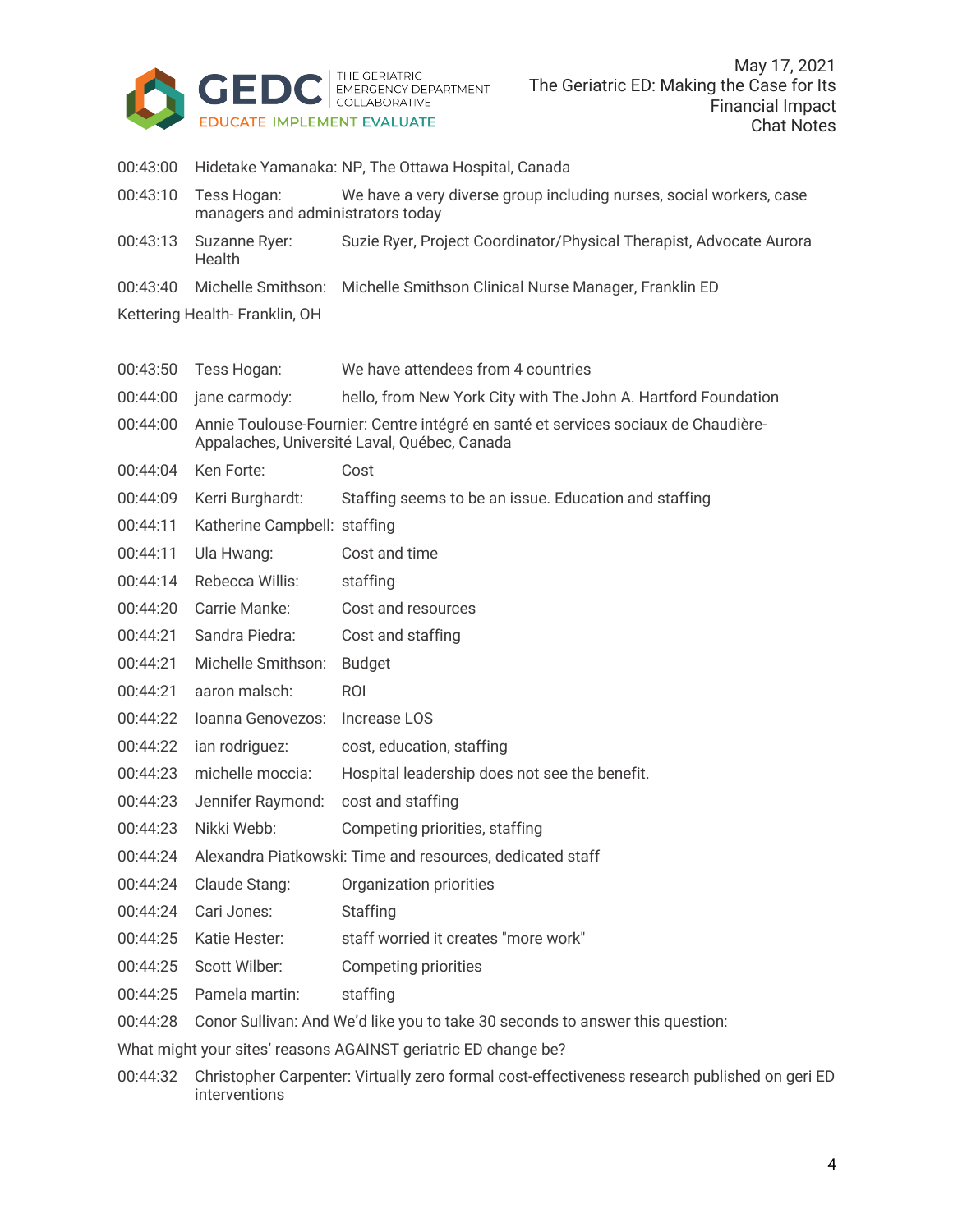

- 00:44:33 Sandra Grgas: resources
- 00:44:34 Patrick Archambault: Duplication with current roles that should be done by physicians and nurses already in the ED
- 00:44:38 Mickey Bryant: Cost and staffing
- 00:44:40 Thomas Dreher-Hummel: Staffing
- 00:45:43 Tess Hogan: Access to More staff rather than staff efficiency is a reason why people are joining the webinar
- 00:46:36 Conor Sullivan:

Ula Hwang, MD, MPH, FACEP, (GEDC Co-PI)

Professor and Vice Chair for Research,

Department of Emergency Medicine

Yale School of Medicine

ula.hwang@yale.edu

00:47:18 Conor Sullivan: JAMA, Association of a Geriatric Emergency Department Innovation Program With Cost Outcomes Among Medicare Beneficiaries https://jamanetwork.com/journals/jamanetworkopen/fullarticle/2776803; March 1, 2021

Ula Hwang, MD, MPH; Scott M. Dresden, MD, MS; Carmen Vargas-Torres, MA; et al

00:49:24 Senam Adedze: In your opinion, what is the main financial benefit of a Geriatric ED?

21% - Improved reputation and increased market share

- 25% Decreased hospital admissions
- 14% Decreased length of stay and resource used

31% - Decreased return of visits

8% Improved staff efficiency by off-loading complex care

- 00:51:13 Tess Hogan: Study weighed patent characteristics to limit bias
- 00:52:34 Tess Hogan: It is likely that one ED intervention has the greatest impact close to the visit itself
- 00:53:25 Tess Hogan: Most of the savings likely came from avoidable hospitalizations
- 00:53:37 Conor Sullivan: Top Ten interventions:
	- 1. Risk assessment for adverse outcomes from the ED.
	- 2. Risk assessments for cognitive impairment and delirium.

3. Risk assessments and interventions to decrease falls and improve mobility, consult or refer to physical therapy when appropriate.

4. Functional assessments, consult or refer to occupational therapy when appropriate.

5. Evaluation of polypharmacy and potentially inappropriate medication use, consult ED pharmacist when appropriate.

6. Coordination for direct admission from ED to skilled nursing facilities or subacute rehabilitation.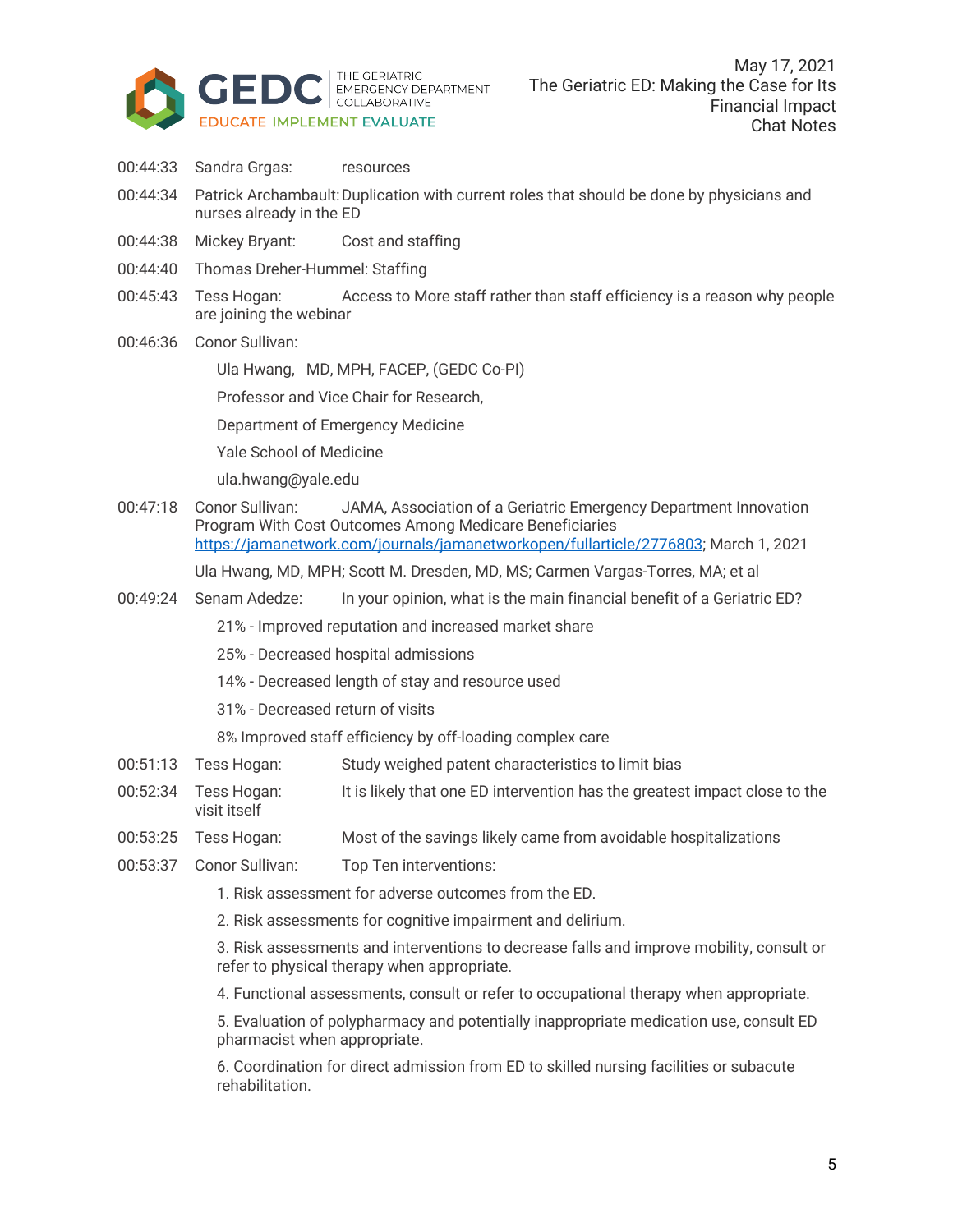

7. Transportation coordination to and from ED to home.

8. Coordination of care transitions with outpatient evaluation and initiating referrals with home care agencies to ensure home safety for discharged patients.

9. Goals of care, advanced care planning discussions with palliative care.

10. Follow-up calls for discharged patients.

- 00:54:17 Conor Sullivan: Dr. Hwang's Top Tips:
	- Large study comparing older ED patients who are seen by a Geriatric SW or Nurse compared to those who were not.
	- For older ED patients seen by Geriatric SW or Nurse, overall costs to the system were less by up to \$3,000 per patient compared to those not seen.
	- These findings could impact the reimbursement for Geri ED patient care to hospitals with Geriatric ED programs.

Resources:

- JAMA. Association of a Geriatric Emergency Department Innovation Program With Cost Outcomes Among Medicare Beneficiaries https://jamanetwork.com/journals/jamanetworkopen/fullarticle/2776803. March 1, 2021. Ula Hwang, MD, MPH; Scott M. Dresden, MD, MS; Carmen Vargas-Torres, MA; et al
- 00:54:55 Conor Sullivan:

Kevin Biese, MD, MAT (GEDC Co-PI)

Associate Professor of Medicine and Internal Medicine

Vice Chair of Academic Affairs

University of North Carolina, Chapel Hill

- 00:55:02 Julie Dye: Yay!!!
- 00:55:08 Ioanna Genovezos: Agreed !!!!
- 00:55:14 Sarah Connelly: I agree!!
- 00:55:57 Don Melady: From Sarah Connelly, my GEM nurse colleague: I agree!!!
- 00:56:52 Christopher Carpenter: So many questions for panelists! 1) How do define "high-risk" for delirium (http://pmid.us/33135274), falls (http://pmid.us/25293956), or adverse outcomes (http://pmid.us/25565487) and high risk for what outcomes? Are we assessing the wrong outcomes to demonstrate cost-benefit (http://pmid.us/28645389)? Given these challenges and unknowns what is the future of GeriED risk assessment screening (http://pmid.us/32402103) and cost-effectiveness research (http://pmid.us/32335974)? Without these answers and specifics, this conversation seems very theoretical and vague.
- 01:02:15 aaron malsch: Many hospitals and systems have at-risk contracts such as ACO, Medicare Advantage, etc. All of which would directly benefit from these efforts
- 01:03:39 Conor Sullivan:

Scott Wilber, MD, MPH

Chief Medical Officer

Mount Carmel East Hospital

Columbus, Ohio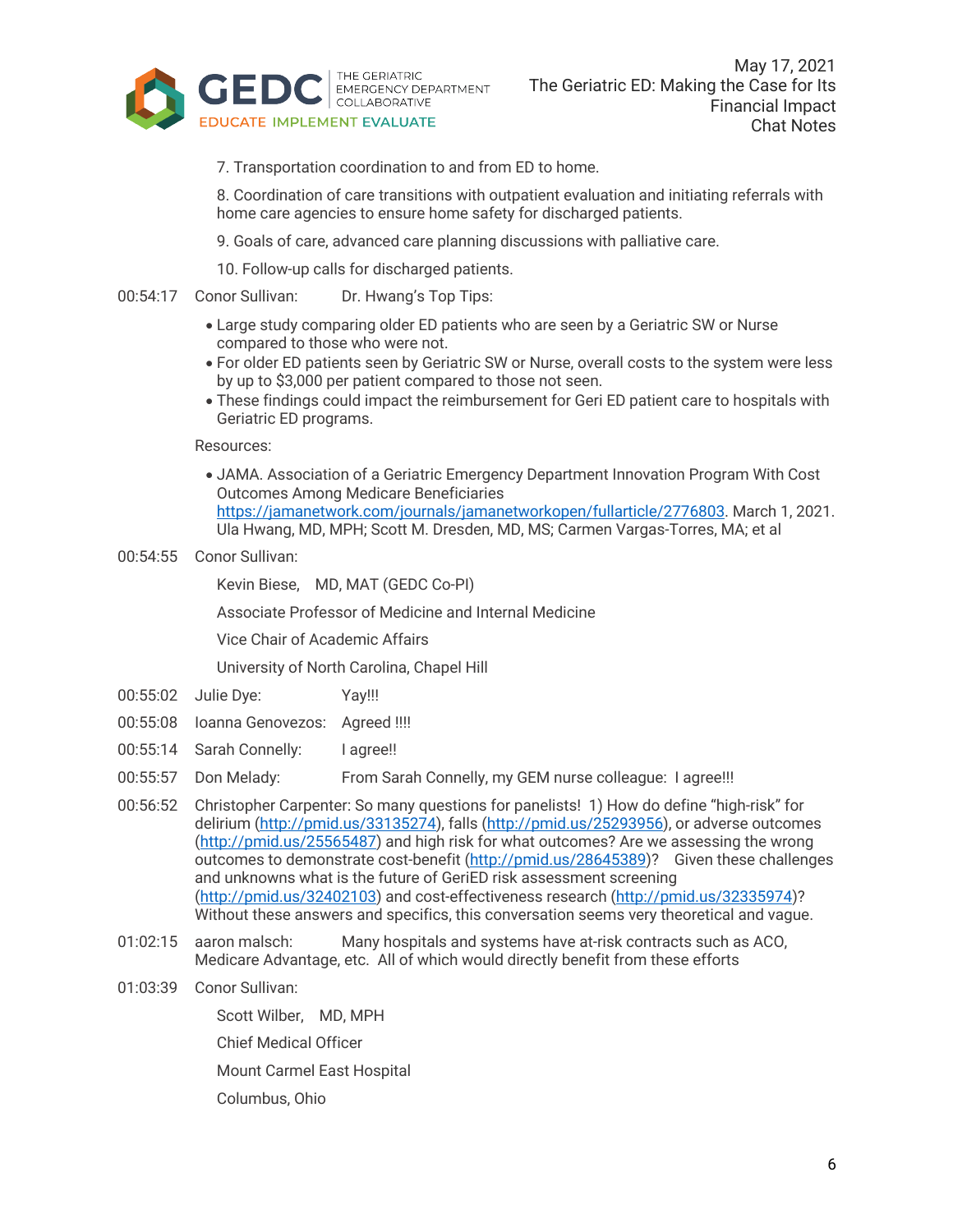

- 01:04:14 Don Melady: Aaron, can you explain the term "at risk contract"?
- 01:04:29 Don Melady: As Scott is just doing!
- 01:07:03 Tess Hogan: Scott is there actually money lost on the care of these patients or simply that the charges are not covered?
- 01:08:15 Kevin Biese: Diagnostic Related Grouping (DRG) how much a hospital gets paid for a certain kind of admission (like a pneumonia)
- 01:10:43 Claude Stang: I think the opportunity cost discussion is really where we will benefit here, especially as many of our hospitals are running over 100% occupancy. If a soft admit, then we need to find other care opportunities in the community - shift from subacute to home.
- 01:12:40 Tess Hogan: Does the C suite care about making money on non hospital based services?
- 01:13:15 Don Melady: What's an example of non hospital based services?
- 01:14:55 Conor Sullivan: Case Study

You're the senior director of acute care services (ICU, ED, OR, Internal Medicine) in a 370-bed academic urban hospital with 140,000 visits/year to the ED in a city of 800,000 people. It's the flagship of a system with seven smaller hospitals, mostly rural. The director of the Fundraising Foundation tells you a donor wants to make a time-limited donation of \$0.5 million/year for each of three years to "help old people".

- 01:17:04 Scott Wilber: Yes, the C-suite does care about making money on non-hospital based services.
- 01:22:39 Ula Hwang: What to do with donor funding (should you be so lucky!):
	- 1. Staff: Hire and train geriatric ED nurses / SW / care coordinators to deliver GED care
	- 2. Data: Track the patients seen by the ED nurses, what they do, and what happens with these patients.
	- 3. Asking your C-suite what their goals are, and aligning with their leadership strategies
	- 4. Capital expenditures (structures and building) vs. operating expenditures (labor)
	- 5. Training up existing staff to do GED Care for purposes of sustainability
	- 6. Ask for guidance from the GEDC!
- 01:23:18 Tess Hogan: How can a hospital best make money on care of older adults?
- 01:24:16 Tess Hogan: What should we measure to show sustainability of GED programs?
- 01:25:00 Kevin Biese: The new 2021 methodology uses a simple average of measure scores to calculate measure group scores and Z-score standardization to standardize measure group scores for these 5 measure groups:
	- Mortality
	- Safety of Care
	- Readmission
	- Patient Experience
	- Timely & Effective Care
- 01:25:36 Ula Hwang: Making the case for improving care for older adults = What are the quality metrics your hospital cares about?
	- 1. CMS Star rating program quality metrics (readmission, hospital acquired infection, patient experience)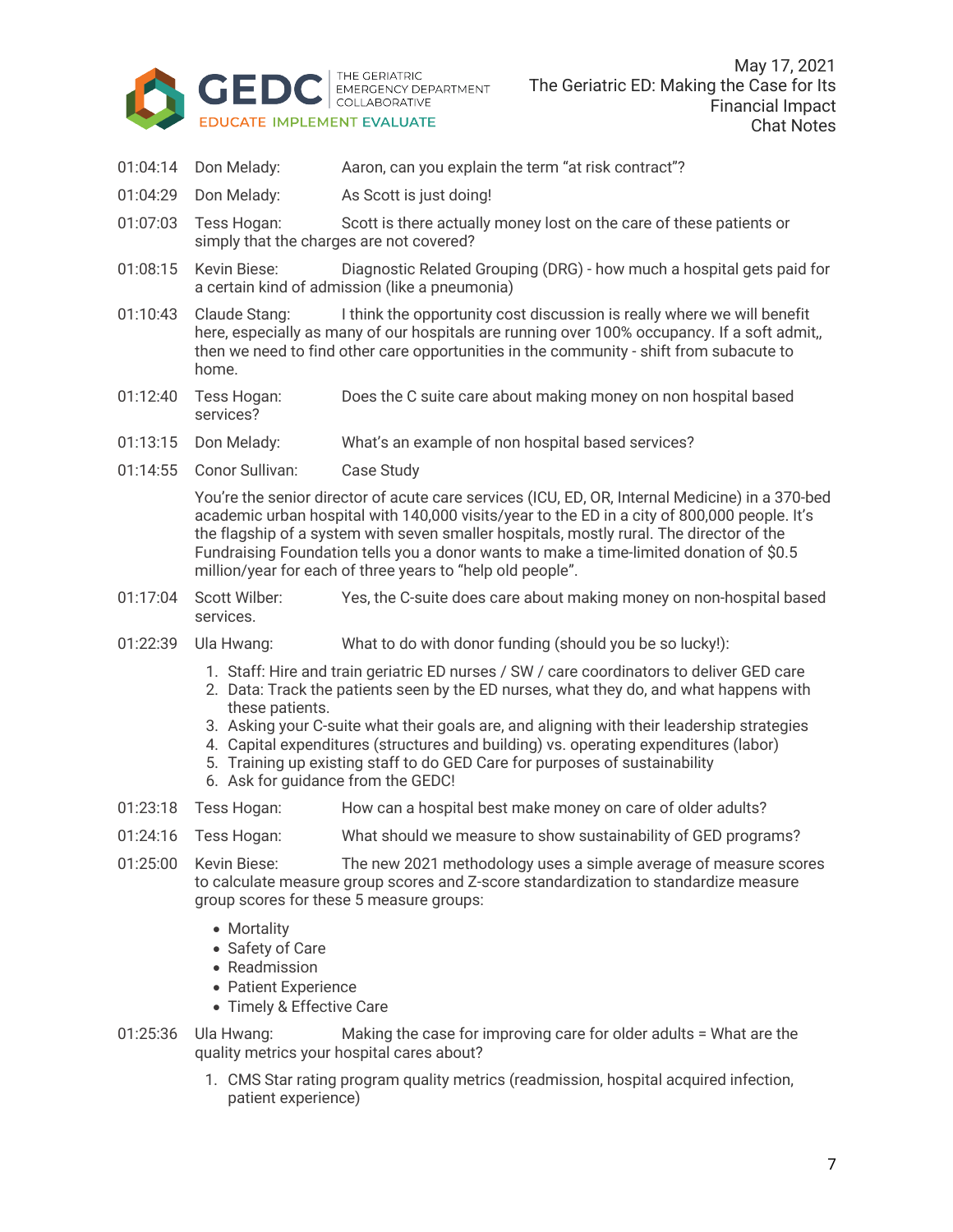

- 2. IBM Watson top 100 hospitals
- 3. Leapfrog metrics
- 4. Balance Score Card (mortality, readmission, length of stay, falls in the hospital)
- 01:25:44 Don Melady: Balanced score card that tracks metrics that are relevant to geriatric ED  $care - re-visits$ , moratality, falls, quality of care, patient experience.
- 01:28:57 Conor Sullivan: In conclusion, we've asked each of our presenters to summarize their main points on one slide.
	- Dr. Hwang's Top Tips:
	- Large study comparing older ED patients who are seen by a Geriatric SW or Nurse compared to those who were not.
	- For older ED patients seen by Geriatric SW or Nurse, overall costs to the system were less by up to \$3,000 per patient compared to those not seen.
	- These findings could impact the reimbursement for Geri ED patient care to hospitals with Geriatric ED programs.

## 01:30:07 Conor Sullivan:

Dr. Biese's Top Tips:

- Learn the priorities of your boss.
	- o Make sure your proposals match your boss's priorities
- Saving money for the payer does not necessarily mean making money for the hospital.
	- o You need to align those two.
- Figure out. If ACO or other "risk- based" patients are coming to your ED. o If so, reach out to that risk-based organization to collaborate.

## 01:31:40 Conor Sullivan:

Dr. Wilber's Top Tips:

- Understand what performance metrics are important to senior leaders at your health system.
	- o For example: Balanced scorecard, strategic plan, publicly reported metrics (CMS 5 star, IBM Watson, Leapfrog)
- Understand finances related to the care of the geriatric patient at your institution. o For example: who are your payors? Do you have "at-risk contracts"? Identify what you need to make your program successful.
- Identify what you need to make your program successful.
	- o For example: capital expenditures (building new things) vs operational expenditure (paying staff); Can you re-purpose staff instead of adding new?
- 01:32:47 Tess Hogan: The care of older patients will never provide more funding than that of "high reimbursment" insurance. Yet we care for them daily. Can we make the case that GED care provides a way to optimize revenues
- 01:34:06 Christopher Carpenter: Thank you Scott, Ula, Kevin, and Don! Yes this paper and presentation are an essential foundation upon which to begin building a business case for improved geriatric emergency care locally!
- 01:34:11 Conor Sullivan: Our friends at West Health have produced a helpful resource –

Making Your Business Case to the C-suite. Please download (under Related Resources) here:

https://gedcollaborative.com/event/2021-05-17/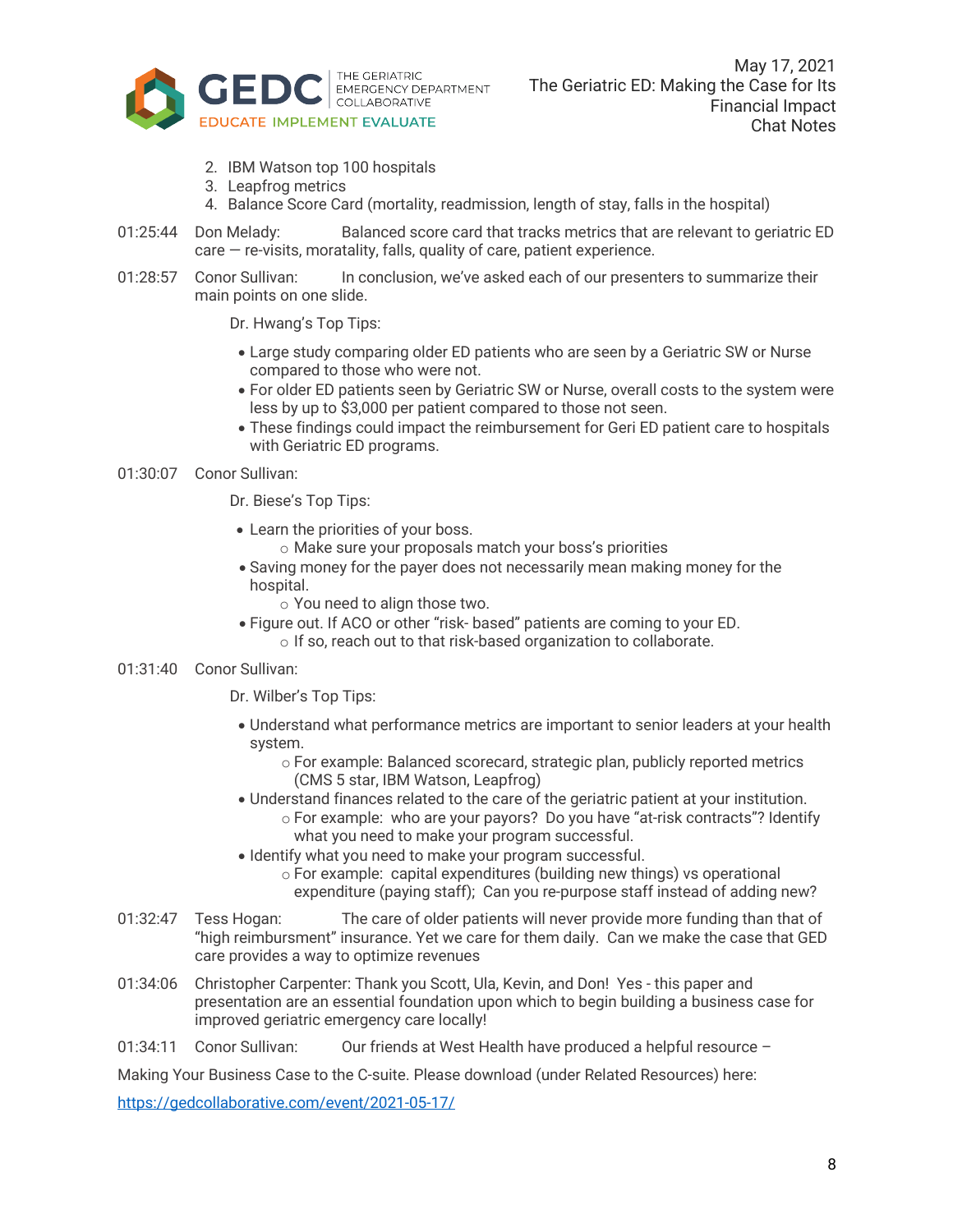

- 01:34:38 jane carmody: Thank you, great webinar!!
- 01:34:44 Conor Sullivan:

Resources from today's webinar:

- JAMA. Association of a Geriatric Emergency Department Innovation Program With Cost Outcomes Among Medicare Beneficiaries. https://jamanetwork.com/journals/jamanetworkopen/fullarticle/2776803 March 1, 2021. Ula Hwang, MD, MPH; Scott M. Dresden, MD, MS; Carmen Vargas-Torres, MA; et al
- JAMA. Geriatric Emergency Care Reduces Health Care Costs—What Are the Next Steps? https://jamanetwork.com/journals/jamanetworkopen/fullarticle/2776801 March 1, 2021. Maura Kennedy,MD, MPH; Kei Ouchi, MD, MPH; Kevin Biese,MD, MAT
- Making Your Business Case to the C-suite. Please download (under Related Resources) here: https://gedcollaborative.com/event/2021-05-17/
- 01:34:59 Deborah Simpson: Thanks to all.
- 01:35:07 Conor Sullivan:

Dear Colleagues,

Thank you for participating in the Geriatric Emergency Department Collaborative's webinar on May 17th, "The Geriatric ED: Making the Case for Its Financial Impact"

On the GEDC event page, we have added a link to the webinar recording, chat resources and slides that will be available for download: https://gedcollaborative.com/events/

If you share our vision, your ED can join us, currently for free. Please follow us on Twitter @theGEDC.

URL for the Geriatric Emergency Department's website (https://gedcollaborative.com/)

Additionally, please review the GEDC Membership Criteria and Application.

https://gedcollaborative.com/partnership/

Join the GEDC: laura\_stabler@med.unc.edu

Thank you so much! Stay tuned for the GEDC's next webinar, more information coming soon.

https://gedcollaborative.com/events/

- 01:35:08 Claude Stang: This was excellent, great info and well presented.
- 01:35:09 Nancy Wexler: Thanks very much!
- 01:35:24 Conor Sullivan: The GEDC is generously supported by the John A. Hartford Foundation and the Gary and Mary West Foundation. Thank you!
	- The John A. Hartford Foundation

https://www.johnahartford.org/

Follow us: @johnahartford